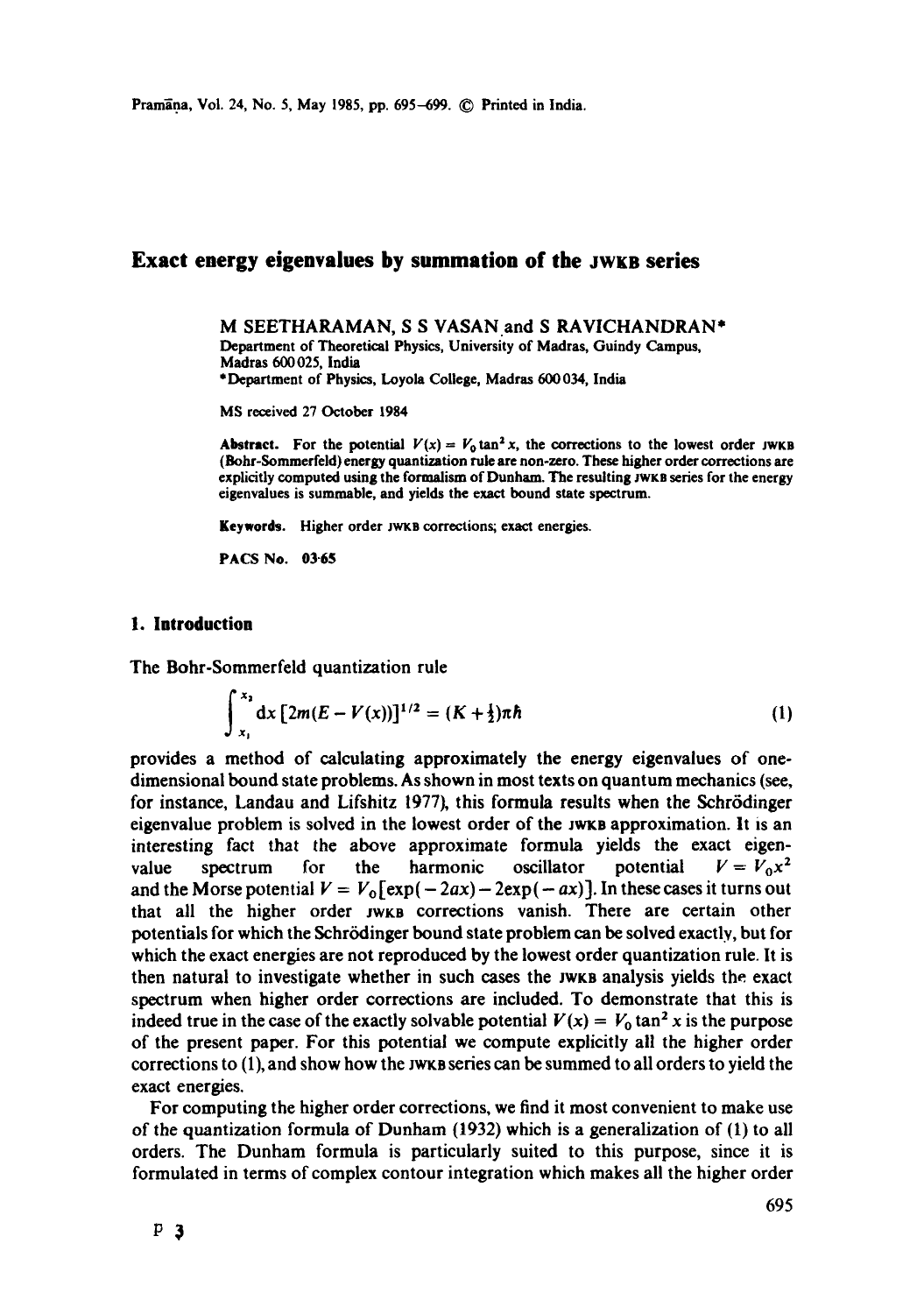JWKB integrals well-defined. For an illustration of this method, the work of Bender *et al*  (1977) on the anharmonic oscillator potential  $V = x^{2n}$  may be consulted.

### **2. Dunham's quantization formula**

We briefly present the analysis of Dunham for completeness and to establish notation. Consider the Schrödinger eigenvalue problem

$$
-\hbar^2\psi'' + [V(x)-E]\psi = 0, \quad \psi(\pm\infty) = 0,
$$
\n(2)

which corresponds to the bound motion of a particle of mass  $m = 1/2$  in the potential  $V(x)$ . In the JWKB method of solving (2), one writes

$$
\psi(x) = \exp\left[1/\hbar\int^x dx' \sum_{n=0}^{\infty} \hbar^n y_n(x')\right].
$$
 (3)

Substituting into  $(2)$  and equating like powers of  $\hbar$ , one gets

$$
y_0^2(x) = V(x) - E,\tag{4}
$$

$$
2y_0y_n + \sum_{m=1}^{n-1} y_my_{n-m} + dy_{n-1}/dx = 0, \quad n \ge 1.
$$
 (5)

The recurrence relation (5) yields all the  $y_n$ 's, once  $y_0$  is determined from (4). For a potential with a single minimum (and hence with two classical turning points for physical bound states), Dunham showed that the bound state energies are determined by the quantization formula (with  $\hbar = 1$ )

$$
\frac{1}{2i} \oint_{n=0}^{\infty} y_n(z) dz = K\pi \qquad (K = 0, 1, 2, ...).
$$
 (6)

Here z is a complex variable with  $Re z = x$ , and the contour of integration encircles the two classical turning points, which are branch points of  $y_0$ . A branch cut is introduced along the real axis between the turning points. All the  $y_n$ 's are then single-valued in the cut plane. For definiteness, the branch of  $y<sub>0</sub>$  that is negative imaginary on the upper lip of the cut is chosen. The contour must then be traversed in the positive sense.

For all odd  $n > 1$ , the  $y_n$ 's turn out to be total derivatives of single-valued functions, and hence their integrals over the closed contour vanish. For  $n = 1$ , one gets  $y_1 = -y'_0/2y_0$ , and its integral around the specified contour has the value  $-\pi/2$ . Therefore, all the  $y_n$ 's with odd *n* drop out of the sum in (6) which now becomes

$$
\frac{1}{2i} \oint_{n=0}^{\infty} y_{2n}(z) dz = (K + 1/2)\pi,
$$
 (7)

If the  $n = 0$  term alone is retained in the above sum, one obtains the familiar lowest order quantization formula (1).

# **3. Application to the potential**  $V(x) = V_0 \tan^2 x$

We wish to determine the bound state energies of a particle acted on by the potential

$$
V(x) = V_0 \tan^2 x, \quad V_0 > 0,
$$
\n(8)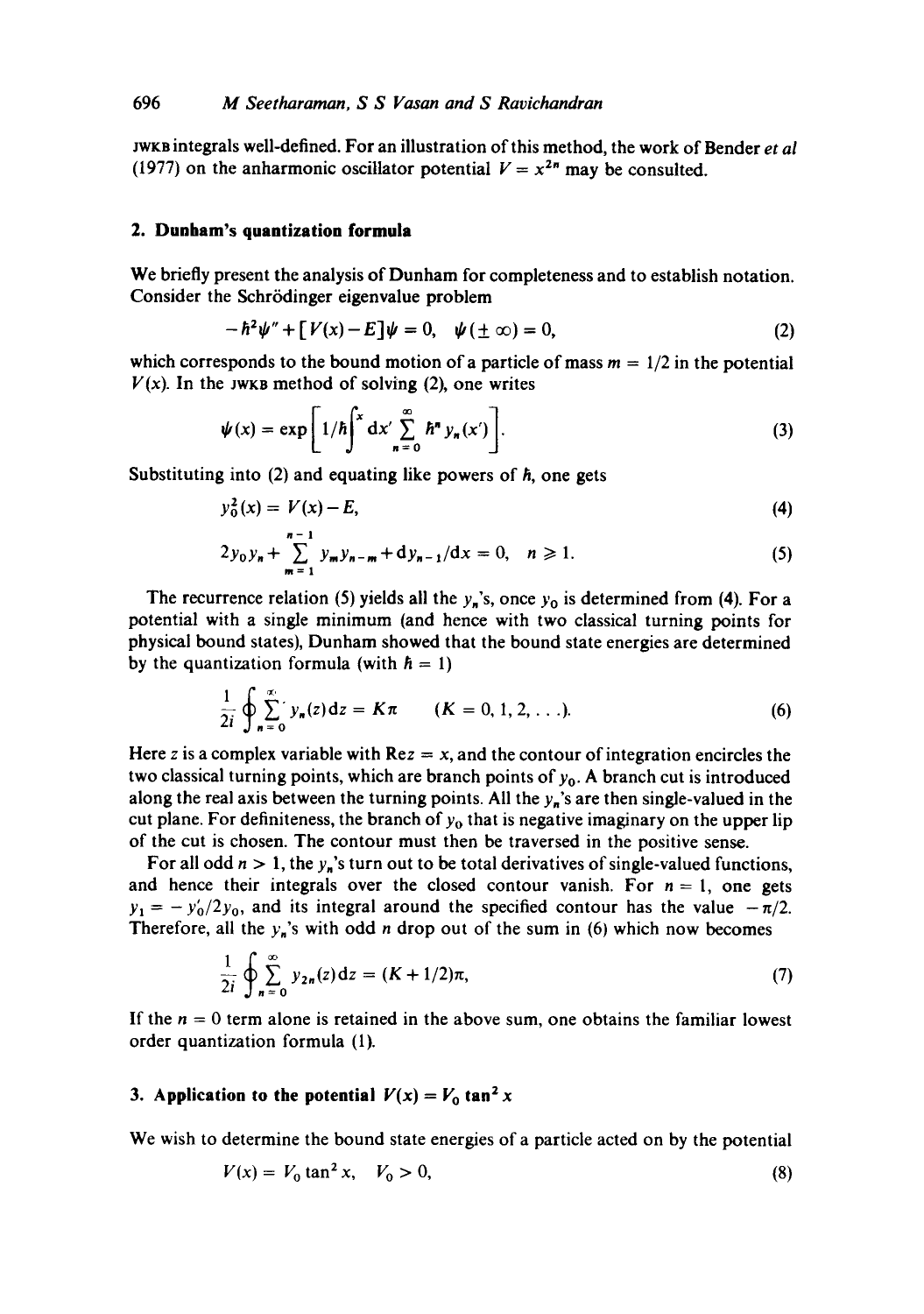### *Exact energy eigenvalues* 697

which confines the particle to move between  $x = \pi/2$  and  $x = -\pi/2$ . Clearly, in the region  $|x| < \pi/2$ , this potential has a single minimum, and there are two classical turning points corresponding to any bound state. Further, the nature of the potential requires that the wave function  $\psi$  vanish at  $x = \pm \pi/2$ . The fact that in the present problem there is a classically allowed region flanked on both sides by forbidden regions enables the enitre analysis of Dunham to be carried through, there being no change due to the imposition of boundary conditions at finite points, rather than at  $\pm \infty$  as in the original derivation of (7). We may therefore apply the quantization formula (7) to compute the energy levels for the potential (8).

# *3.1 Expression for Yn*

Using the recurrence relation (5), we first obtain an expression for the functions  $y_n$ which occur in  $(7)$ . For this purpose it proves convenient to change variable to t  $=$  tan z. Explicit evaluation gives

$$
y_1 = y_0^{-2} (a_1 t^3 + a_2 t),
$$
  
\n
$$
y_2 = y_0^{-5} (b_1 t^6 + b_2 t^4 + b_3 t^2 + b_4),
$$

where the a's and b's are constants. These expressions suggest that we make the *ansatz* 

$$
y_n = y_0^{1-3n} \sum_{s=0}^{\lfloor 3n/2 \rfloor} A_{n,s} t^{3n-2s}, \tag{9}
$$

where  $\left[\frac{3n}{2}\right] = \frac{3n}{2}$  for even n, and  $\left(\frac{3n-1}{2}\right)$  for odd n. It is not difficult to show by induction that this form for  $y_n$  solves the recurrence relation (5), provided that the constants  $A_{n,s}$  satisfy the relation

$$
2A_{n+1,s} = -V_0(1-2s)A_{n,s} - \sum_{m=1}^n \sum_{k=0}^s A_{n-m+1,s-k}A_{m,k},
$$
 (10)

where  $A_{0,0} = 1$ . It turns out, as will be shown below, that in order to calculate the energies, we need to know only the coefficients  $A_{2n,0}$ . These are determined as follows: With  $C_n = A_{n,0}$ , we get from (10) the following recurrence relation:

$$
2C_{n+1} = -V_0 C_n - \sum_{m=1}^n C_{n-m+1} C_m, \qquad (11)
$$

with  $C_0 = 1$ . It is easily checked that

$$
C_1 = -V_0/2
$$
,  $C_3 = C_5 = 0$ .

In fact,  $C_{2n+3} = 0$  for all n, as can be verified by induction. Using this fact, (11) can be put in the form

$$
\sum_{m=0}^{k} C_{2m} C_{2k-2m} = 0, \qquad k \geq 2,
$$
\n(12)

which involves only the even coefficients. The solution to  $(12)$  is

$$
C_{2n}=a^n\binom{1/2}{n}.
$$

where  $a$  is an arbitrary constant. The value of  $a$  is determined so that the correct value of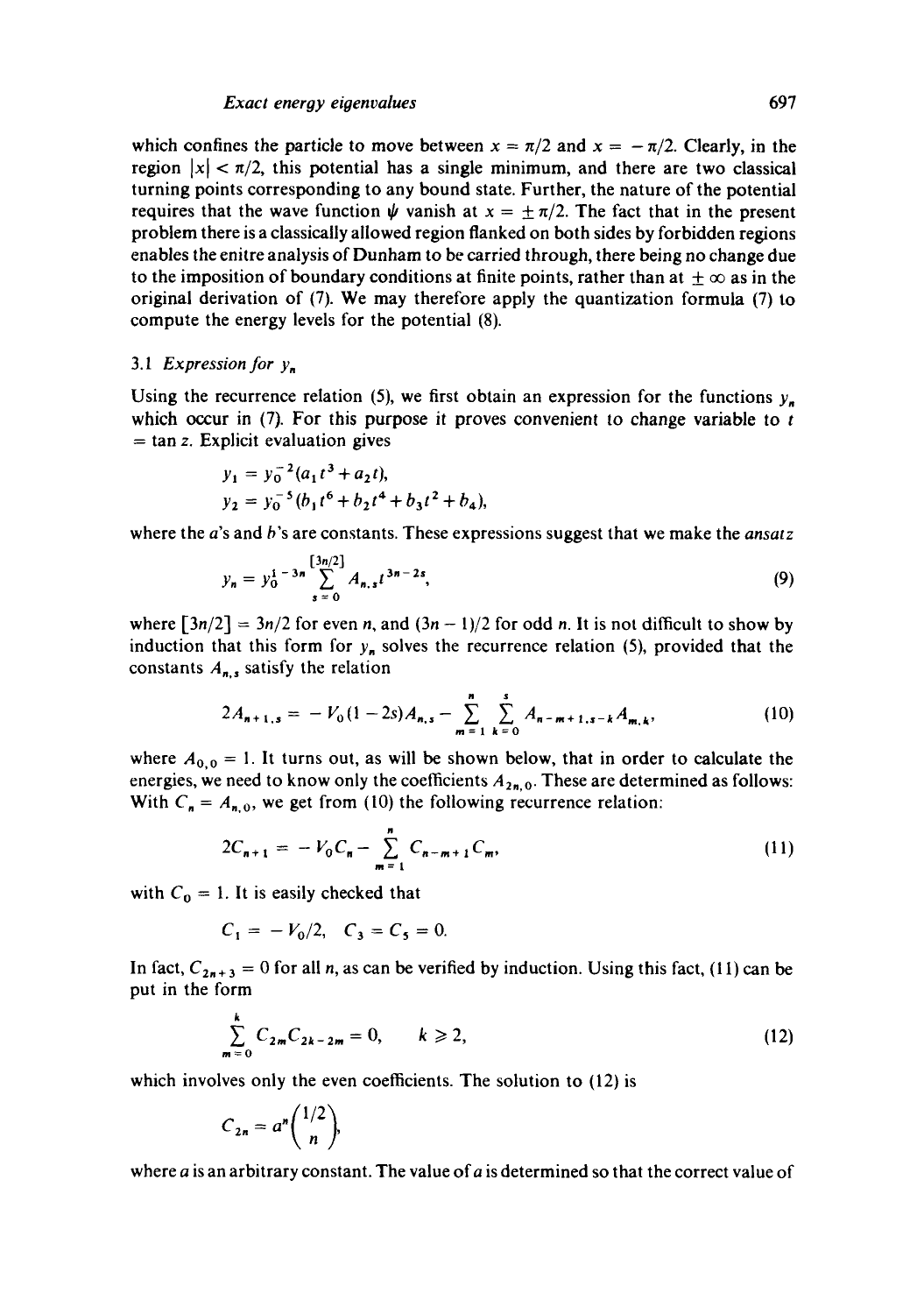$C_2 = V_0^2/8$  is reproduced. We get

$$
a = (V_0/2)^2
$$
. Finally,  

$$
C_{2n} = A_{2n,0} = (V_0/2)^{2n} {1/2 \choose n}.
$$
 (13)

### 3.2 *Evaluation of the integrals in* (7)

In terms of the t variable,  $y_0 = -(V_0 t^2 - E)^{1/2}$ . With  $y_n$  given by (9), the quantization condition (7) takes the form

$$
(K+1/2)\pi = \sum_{n=0}^{\infty} \sum_{s=0}^{3n} A_{2n,s} I_{n,s}.
$$
 (14)

$$
I_{n,s} = \frac{i}{2} \oint dt (1+t^2)^{-1} t^{6n-2s} (V_0 t^2 - E)^{1/2-3n}.
$$
 (15)

Here the contour of integration encircles the branch cut along the real axis between  $t = \pm (E/V_0)^{1/2}$ , and no other singularities of the integrand. Because of the simple structure of the integrand, the integral is best evaluated by pushing the contour to infinity and applying the residue theorem. The result is

$$
I_{n,s} = -\pi V_0^{1/2-3n} \delta_{s,0} + \pi (-1)^s (V_0 + E)^{1/2-3n}.
$$
 (16)

The first term in (16) is the contribution from the contour at infinity, and the second term is due to the two simple poles at  $t = \pm i$ . Substituting (16) in (14), we have

$$
K + \frac{1}{2} = (V_0 + E)^{1/2} - \sqrt{V_0} \sum_{n=0}^{\infty} A_{2n,0} V_0^{-3n} + \sum_{n=1}^{\infty} T_{2n} (V_0 + E)^{1/2 - 3n},
$$
\n(17)

where we have defined

$$
T_{2n} = \sum_{s=0}^{3n} (-)^{s} A_{2n,s}.
$$

### 3.3 *Energy eigenvalues*

We now simplify (17) by showing that  $T_{2n}$  in the last term vanishes. We observe that all the  $y_n$  for  $n > 0$  vanish at  $t = i$ . This is easily demonstrated by induction. The value of  $y_{2n}$  at  $t = i$  is readily seem from (9) to be equal to  $T_{2n}$ , apart from a non-zero factor. Hence,  $T_{2n} = 0$  for  $n > 0$ . Consequently, the quantization formula (17) becomes

$$
K + \frac{1}{2} = (V_0 + E)^{1/2} - \sqrt{V_0} \sum_{n=0}^{\infty} (V_0/2)^{2n} {1/2 \choose n} V_0^{-3n}.
$$
 (18)

It is interesting to note here that the energy  $E$  occurs only in the first term which is the contribution from the lowest order. Upon summing the series in (18), we get

$$
K + \frac{1}{2} = (V_0 + E)^{1/2} - \sqrt{V_0 \left(1 + \frac{1}{4V_0}\right)^{1/2}}
$$

Inverting this we obtain

$$
E = -V_0 + [K + \frac{1}{2} + (V_0 + 1/4)^{1/2}]^2 \quad (K = 0, 1, 2, ...).
$$
 (19)